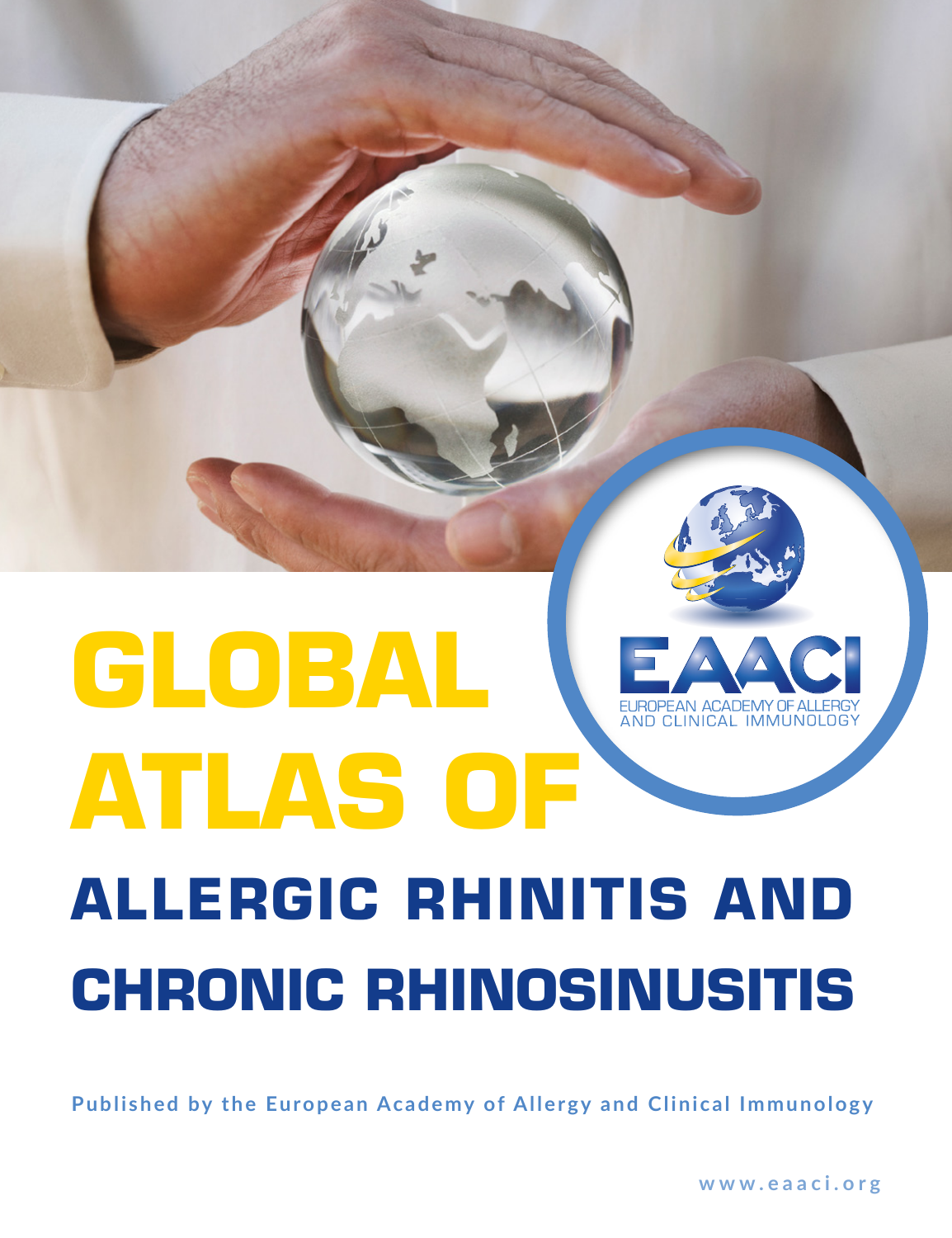- **92 [The nasal microbiome](#page-31-0)** [Benjamin J. Marsland](#page-31-0)
- **95 [Upper respiratory tract infections in childhood](#page-34-0)  [are linked to the development of allergic](#page-34-0)  [rhinitis in atopic children](#page-34-0)** [Alalia Berry](#page-34-0), [Robert F. Lemanske, Jr](#page-34-0)
- **97 [The common cold in allergic individuals](#page-36-0)** [Nikolaos G. Papadopoulos](#page-36-0), [George V. Guibas](#page-36-0)
- **100 [Furry animals risk or protective factor for](#page-39-0)  [allergic rhinitis?](#page-39-0)** [Alexander J. Schuyler, Thomas A. E. Platts-Mills](#page-39-0)
- **103 [Allergic rhinitis prevalence and climate change:](#page-42-0)  [a global ecologic analysis](#page-42-0)** [Elaine Fuertes](#page-42-0)
- **106 [Environmental risk factors for allergic rhinitis](#page-45-0)  [home environment](#page-45-0)** [Dan Norbäck](#page-45-0), [Juan Wang](#page-45-0)
- **108 [Environmental risk factors for allergic rhinitis](#page-47-0)  [work environment](#page-47-0)** [Roy-Gerth van Wijk](#page-47-0)
- **110 [Environmental risk factors for allergic rhinitis](#page-49-0)  [indoor and outdoor pollution](#page-49-0)** Jonathan A. Bernstein

### **[SECTION C](#page-0-0) ALLERGIC RHINITIS - CLINICAL FEATURES AND CO-MORBIDITIES**

- **114 Clinical features of allergic rhinitis** Megan Motosue, James T. Li
- **116 [Triggers of allergic rhinitis: inhalant allergens](#page-3-0)** [Pete Smith](#page-3-0)
- **119 [Triggers of allergic rhinitis cross-reactive](#page-6-0)  [allergens](#page-6-0)** [Ronald van Ree](#page-6-0)
- **121 [Triggers of allergic rhinitis work-related](#page-8-0)  [allergens](#page-8-0)** [Gianna Moscato](#page-8-0), [Santiago Quirce](#page-8-0)
- **124 [Co-morbidities of allergic rhinitis: nasal polyposis](#page-11-0)** [Philippe Gevaert](#page-11-0)
- **127 [Co-morbidities of allergic rhinitis: ocular allergy](#page-14-0)** [Magdalena Cortes, Stefano Bonini](#page-14-0)
- **129 [Co-morbidities of allergic rhinitis: eosinophilic](#page-16-0)  [otitis media](#page-16-0)** [Yukiko Iino](#page-16-0)

#### **[SECTION D](#page-0-1) ALLERGIC RHINITIS - DIAGNOSIS**

- **150 Allergic rhinitis diagnostic work-up overview** Mark S. Dykewicz
- **153 [Diagnosis of allergic rhinitis rhinoscopy and](#page-4-0)  [endoscopy](#page-4-0)** [Robert Naclerio](#page-4-0), [Fuad Baroody](#page-4-0)
- **156 [Non-invasive evaluation of nasal inflammation](#page-7-0)  [\(NO, nasal cytology and mediators\)](#page-7-0)** [Stephanie Kubala, Elina Toskala](#page-7-0)
- **158 [Skin testing in the diagnostic workup of rhinitis](#page-9-0)** [Thomas Werfel](#page-9-0)
- **160 [Provocation tests](#page-11-0)** [Guy Scadding, Glenis Scadding](#page-11-0)
- **163 [Specific IgE and diagnosis of allergic rhinitis](#page-14-0)** [Reto Crameri](#page-14-0)

**133 [The united airway disease](#page-20-0)** [Leif Bjermer](#page-20-0)

**131 [Co-morbidities of allergic rhinitis: eosinophilic](#page-18-0)** 

- **135 [Atopic dermatitis and allergic rhinitis: where is](#page-22-0)  [the evidence for comorbidity?](#page-22-0)** [Thomas Bieber](#page-22-0)
- **138 [Allergic rhinitis and food allergy](#page-25-0)** [Antonella Muraro](#page-25-0)

**[esophagitis](#page-18-0)** [Jonathan M. Spergel](#page-18-0)

- **141 [The link between the skin and the airways](#page-28-0)** [Clive E.H. Grattan](#page-28-0)
- **143 [Allergic rhinitis and angioedema](#page-30-0)** [Peter Schmid-Grendelmeier](#page-30-0)
- **146 [Allergic rhinitis and sleep apnea](#page-33-0)** [Fulvio Braido](#page-33-0), Hans-Werner Duchna
- **165 [Component resolved diagnosis](#page-16-0)** [Paolo Maria Matricardi](#page-16-0)
- **[169](#page-20-0) Diagnosis of allergic rhinitis cellular tests** [Zeynep Mısırlıgil](#page-20-0)
- **172 [New diagnostic and research techniques in](#page-23-0)  [allergic rhinitis and chronic rhinosinusitis](#page-23-0)** [Milena Sokolowska, Cezmi A. Akdis](#page-23-0)
- **176 [Measuring allergen exposure](#page-27-0)** [Jeroen Buters](#page-27-0)
- **179 [Diagnosis of allergic rhinitis-measuring health](#page-30-0)[related quality of life](#page-30-0)** [Joaquín Sastre](#page-30-0)
- **182 [Biotechnology for the diagnosis of allergic](#page-33-0)  [rhinitis](#page-33-0)** [Oscar Palomares,](#page-33-0) Claudio Rhyner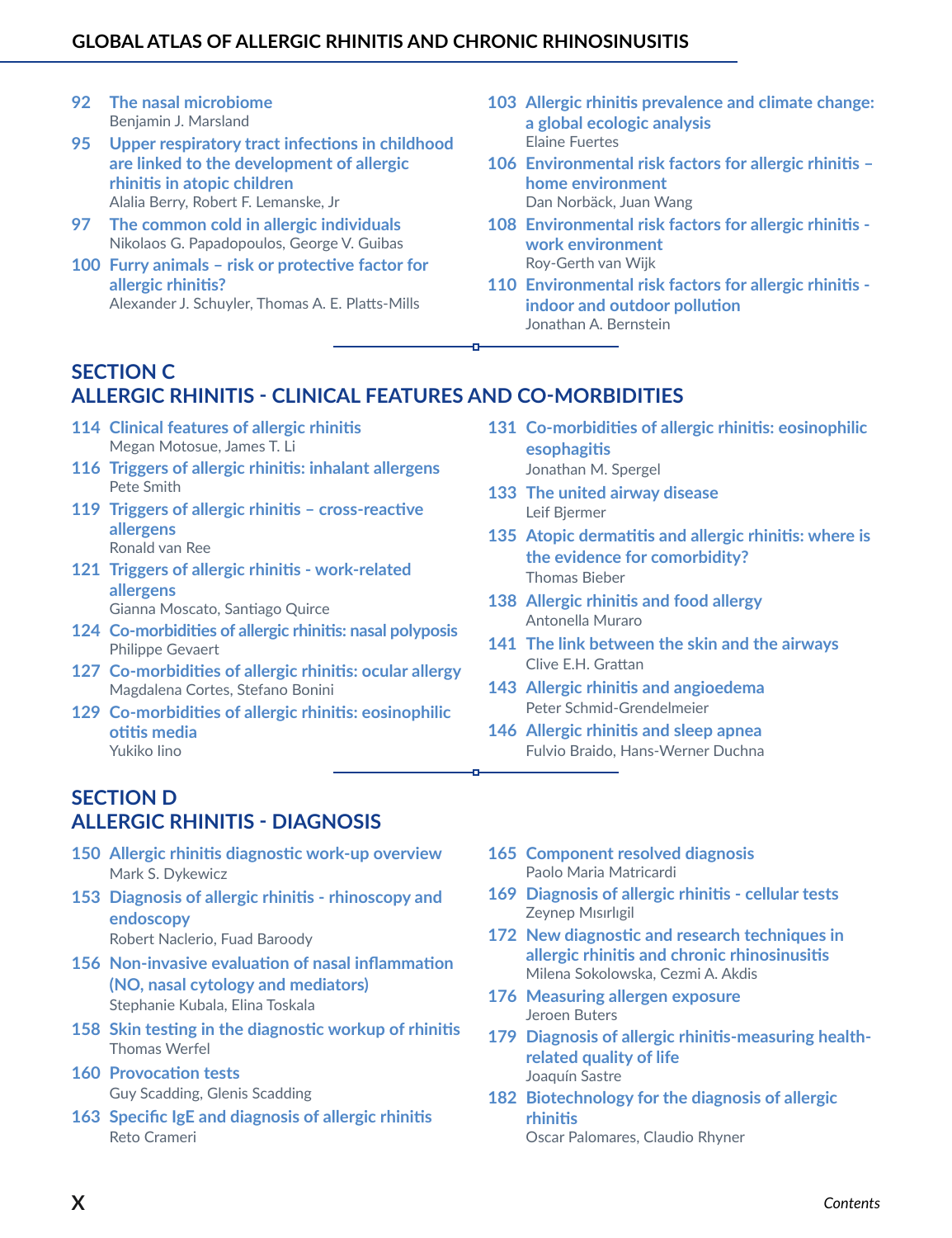# **ALLERGIC RHINITIS 9 AND SLEEP APNEA**

*Fulvio Braido University of Genoa Genoa, Italy*

*Hans-Werner Duchna Hochgebirgsklinik Davos Davos, Switzerland*

#### **INTRODUCTION**

Nasal obstruction results in pathologic changes in airflow velocity and resistance and has been associated with obstructive sleep apnea syndrome (OSAS) as a potential etiologic factor by promoting more negative intraluminal pressure in the pharynx predisposing to pharyngeal occlusion and thus obstructive apnea events. Although clinical research examining the correlation between nasal obstruction and sleep-disordered breathing is limited, studies evaluating patients with either naturally occuring partial nasal obstruction (e.g. allergic rhinitis, septal deviation) or experimentally induced nasal occlusion show a clear relationship between nasal obstruction and nocturnal appearance of snoring, hypopneas, and apneas. In a population-based sample (n=4927), participants who often or almost always experienced nighttime symptoms of rhinitis were significantly more likely to report habitual snoring, chronic excessive sleepiness, or nonrestorative sleep than those who rarely or never had symptoms.

#### **NASAL RESISTANCE AND SLEEP APNEA**

Rhinitis is a risk factor for sleep-disordered breathing on the

#### KEY MESSAGES

- Allergic rhinitis can contribute to worsening of obstructive sleep apnea syndrome (OSAS) due to elevated inspiratory breathing workload
- Nocturnal allergic rhinitis and asthma can mimic symptoms of OSAS
- Patients with OSAS present with nocturnal snoring, choking, and stops of breathing. In addition, they suffer from chronic excessive sleepiness and nonrestorative sleep
- OSAS is diagnosed by polysomnography; a cardiorespiratory polygraphy can render first information about nocturnal breathing in patients suspected to suffer from OSAS
- Positive airway pressure therapy applied by a nasal mask is standard-therapy in OSAS, thus nasal breathing needs to be optimized

basis of the Bernoulli principle (stating that the wider the beginning of a duct is, the less the risk of collapse is and viceversa) and the Venturi effect (postulating that air must pass through a small tube faster than through a large tube if the passing volume of air and time remain constant). From this perspective upper airways behave like a Starling resistor: the obstruction at the inlet induces collapsing forces that manifest downstream in the collapsible segment, the pharynx.

#### **SLEEP APNEA AS A DIFFERENTIAL DIAGNOSIS TO NOCTURNAL ALLERGIC RHINITIS AND ASTHMA**

Allergic rhinitis and allergic asthma often show a worsening of symptoms during sleep, especially when a house dust mite sensitization is present. This leads to a poor sleep quality and daytime somnolence. In contrast to these symptoms, patients with OSAS present with habitual snoring, choking and stops of breathing (apneas) during sleep. In addition, patients with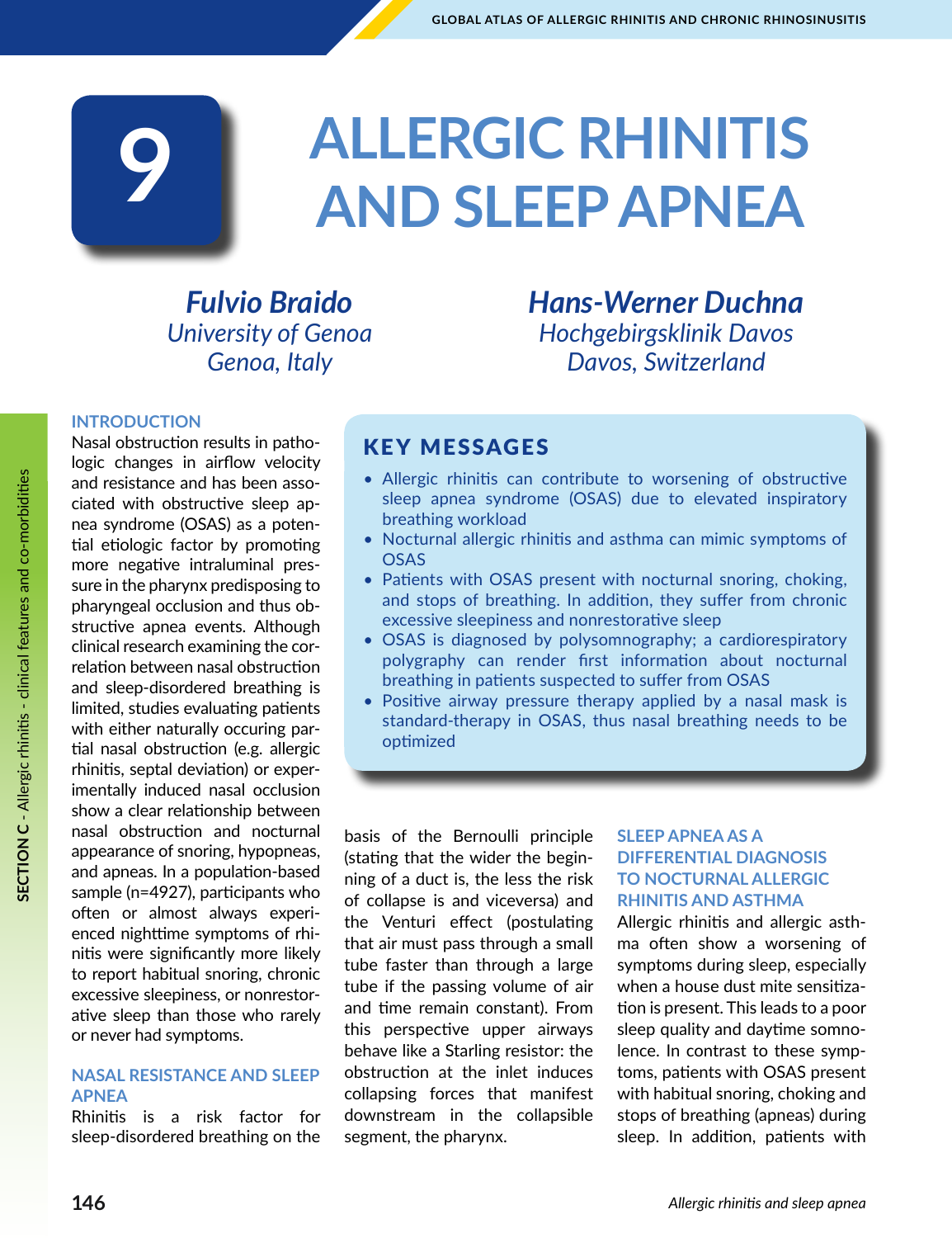<span id="page-3-0"></span>

**Figure 1** Potential physiological effect of nasal CPAP in patients with OSAS. (*From Breathing Disorders in Sleep Mc Nicholas WT and Philipson Saunders Elsevier Science Limited 2002 pag.118*)

OSAS suffer from chronic excessive sleepiness and nonrestorative sleep. In most cases, talking with the patient`s partner can help differentiating the underlying diseases. OSAS can effectively be diagnosed by polysomnography in a sleep lab. A non-laboratory monitoring of sleep by cardiorespiratory polygraphy can render first information about nocturnal breathing in patients suspected to suffer from OSAS.

#### **NASAL RESISTANCE AND CPAP THERAPY**

CPAP (Figure 1) is, the most effective treatment for OSAS. with a compliance rate for CPAP of approximately 60%. Nasal congestion, irritation or runny nose can be caused by the use of CPAP but, when concomitant rhinitis is present, its symptoms may intereferes with CPAP adherence. Symptoms can be often alleviated by the use of a humidifier but a proper treatment of concomitant allergies, chronic sinus problems or a deviated septum must be considered.

#### **KEY REFERENCES**

- 1. Braido F, Baiardini I, Lacedonia D, Facchini FM, Fanfulla F, Molinengo G, et al. Sleep apnea risk in subjects with asthma with or without comorbid rhinitis. *Respir Care* 2014;**59**:1851-1856.
- 2. Duchna HW, Rasche K, Lambers N, Orth M, Merget R, Schultze-Werninghaus G. [Incidence of cutaneous sensitization to environmental allergens in obstructive sleep

apnea syndrome]. *Pneumologie* 1997;**51**:763-766.

- 3. Georgalas C. The role of the nose in snoring and obstructive sleep apnoea: an update. *Eur Arc Otorhinolaryngol* 2011;**268**:1365-1373.
- 4. Kohler M, Bloch KE, Stradling JR. The role oft he nose in the pathogenesis of obstructive sleep apnoe and snoring. *Eur Respir J* 2007;**30**:1208-1215.
- 5. Valipur A. The role of the nose in obstructive sleep apnea: a short review. *Pneumologie* 2014;**68**:397- 400.
- 6. Young T, Finn L, Kim H. Nasal obstruction as a risk factor for sleep-disordered breathing. The University of Wisconsin Sleep and Respiratory Research Group. *J Allergy Clin Immunol.* 1997;**99**:S757- 762.